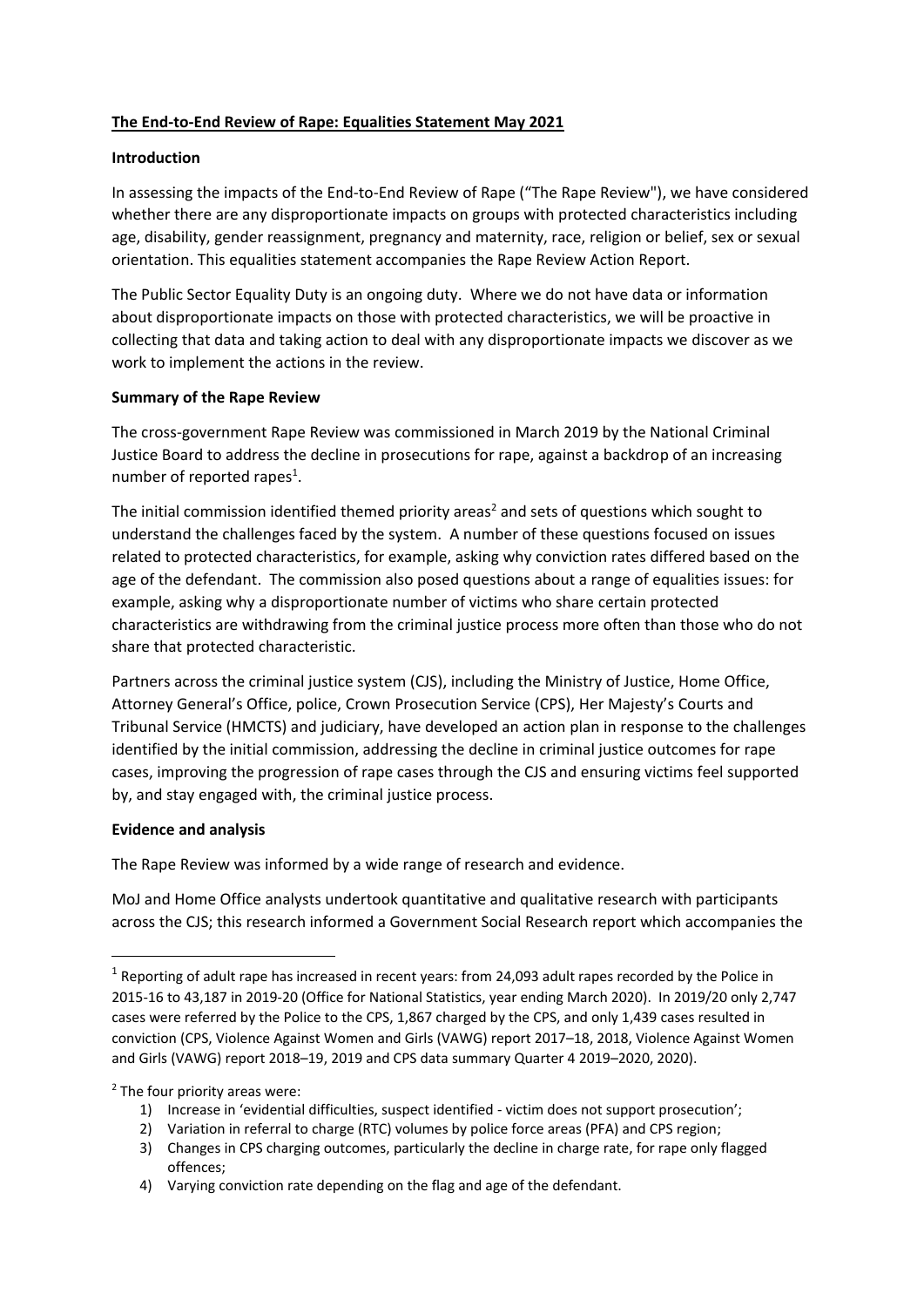Rape Review. The Attorney General also requested that Her Majesty's Crown Prosecution Service Inspectorate (HMCPSI) undertake inspection work to examine CPS charging in rape cases specifically to feed into the Rape Review. We also commissioned an academic to undertake a full literature review of research in this area, which included studies that conducted research with victims.

A Stakeholder Reference Group (SRG) was formed to provide insight and expertise from their experience of supporting victims. It was made up of organisations from across the third sector and consideration was given to the membership of the SRG to ensure that the diversity of victims was reflected: membership included organisations that support LGBT, ethnic minority and male victims of rape with the aim to provide insight on the particular barriers faced by these groups.

Further to our internal research, we have drawn on valuable evidence from stakeholders that highlight the experiences of people with protected characteristics, namely:

- *The Decriminalisation of Rape: Why the justice system is failing rape survivors and what*  needs to change (End Violence Against Women and Girls Coalition, et al. 2020)<sup>3</sup>. This report provided analysis and perspectives from a range of women's groups;
- *Reclaiming Voice: Minoritised Women and Sexual Violence Key Findings* (Thiara and Roy, 2020)<sup>4</sup>. This report gave key insights into the experience of ethnic minority women;
- Rape survivors and the criminal justice system (The Victims Commissioner, 2020)<sup>5</sup>. This report shared a range of first-person testimony from victims of sexual offences with different protected characteristics which allowed a more granular understanding of challenges faced by these groups.

### Victims

We know<sup>6</sup> that victims of rape or assault by penetration (including attempts) aged 16 to 74 were more likely to:

- be a woman (in the year to March 2020, 0.8% of women reported being a victim or rape or assault by penetration, compared with 0.1% of men);
- if they were a woman, to have a disability (1.9 % of women with a disability reported being a victim, compared to 0.6% of women without based on combined data from the year ending March 2018 and March 2020 [there is no notable difference for male victims]);

<sup>5</sup> <https://victimscommissioner.org.uk/published-reviews/rape-survivors-and-the-criminal-justice-system/>

Characteristics of victims:

Characteristics of perpetrators:

<sup>1</sup> <sup>3</sup> [https://www.endviolenceagainstwomen.org.uk/wp-content/uploads/C-Decriminalisation-of-Rape-Report-](https://www.endviolenceagainstwomen.org.uk/wp-content/uploads/C-Decriminalisation-of-Rape-Report-CWJ-EVAW-IMKAAN-RCEW-NOV-2020.pdf)[CWJ-EVAW-IMKAAN-RCEW-NOV-2020.pdf](https://www.endviolenceagainstwomen.org.uk/wp-content/uploads/C-Decriminalisation-of-Rape-Report-CWJ-EVAW-IMKAAN-RCEW-NOV-2020.pdf)

<sup>4</sup> [https://829ef90d-0745-49b2-b404-](https://829ef90d-0745-49b2-b404-cbea85f15fda.filesusr.com/ugd/f98049_a0f11db6395a48fbbac0e40da899dcb8.pdf)

[cbea85f15fda.filesusr.com/ugd/f98049\\_a0f11db6395a48fbbac0e40da899dcb8.pdf](https://829ef90d-0745-49b2-b404-cbea85f15fda.filesusr.com/ugd/f98049_a0f11db6395a48fbbac0e40da899dcb8.pdf)

<sup>6</sup> The Crime Survey for England and Wales (CSEW) is published by the Office for National Statistics (ONS) reports on the characteristics of victims of sexual offences, it also reports on some of the reported characteristics (age and sex) of perpetrators. The CSEW measures crimes by surveying the public on their experiences of crime – including those not reported to the police.

[https://www.ons.gov.uk/peoplepopulationandcommunity/crimeandjustice/articles/sexualoffencesvictimchara](https://www.ons.gov.uk/peoplepopulationandcommunity/crimeandjustice/articles/sexualoffencesvictimcharacteristicsenglandandwales/march2020) [cteristicsenglandandwales/march2020](https://www.ons.gov.uk/peoplepopulationandcommunity/crimeandjustice/articles/sexualoffencesvictimcharacteristicsenglandandwales/march2020)

[https://www.ons.gov.uk/peoplepopulationandcommunity/crimeandjustice/articles/natureofsexualassaultbyra](https://www.ons.gov.uk/peoplepopulationandcommunity/crimeandjustice/articles/natureofsexualassaultbyrapeorpenetrationenglandandwales/yearendingmarch2020#perpetrator-characteristics) [peorpenetrationenglandandwales/yearendingmarch2020#perpetrator-characteristics](https://www.ons.gov.uk/peoplepopulationandcommunity/crimeandjustice/articles/natureofsexualassaultbyrapeorpenetrationenglandandwales/yearendingmarch2020#perpetrator-characteristics)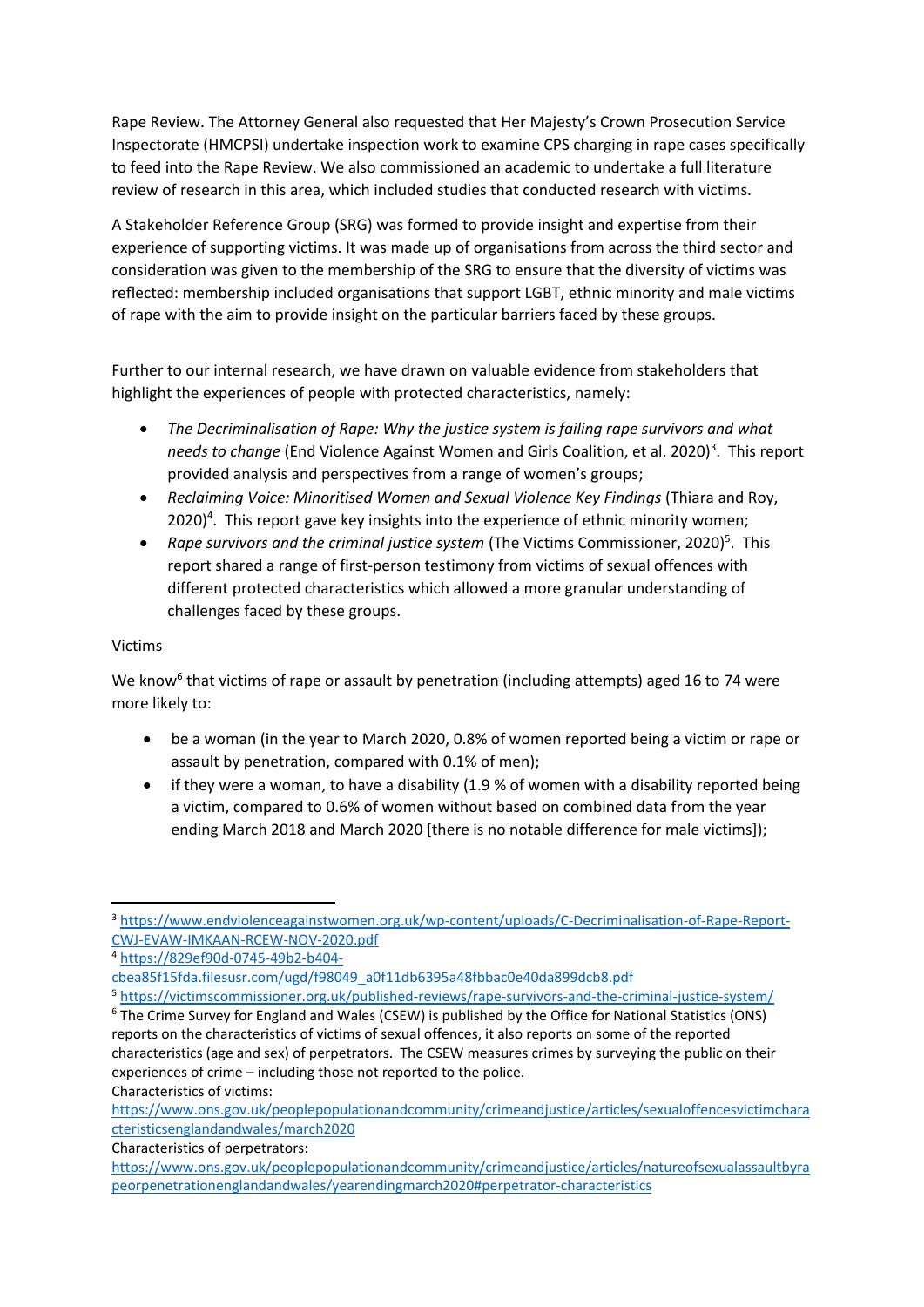identify their sexual orientation as gay or lesbian (1.2%), other (2.5%) or bisexual (3%), compared to 0.4% of those who identified as heterosexual or straight reported being a victim (based on combined figures from the year ending March 2018 to March 2020);

Trends in age showed that within twelve months prior to completing the CSEW, based on combined data form the year ending March 2018 and March 2020, both men and women aged 16 to 19 years (0.3% and 2.7% respectively) and 20 to 24 years (0.2% and 2.4% respectively) were more likely to be victims of rape or assault by penetration (including attempts) in the last year than any other age group between ages 16 and 74.

In the year prior to March 2018 and March 2020, adults aged 16 to 74 years who identified as having no religion (0.6%) or Muslim (0.5%) were more likely to have experienced rape or assault by penetration (including attempts) than those who identified as Christian (0.3%) or Hindu (0.2%). However, the small number of individuals identifying as belonging to some religions make it difficult to draw conclusions from these data.

In the same report, for rape or sexual assault by penetration, there were no significant differences between ethnic groups, or across ethnicity for men and women.

We know that a substantial number of victims of rape do not go on to report the crime to the police. Although there has been an increase in the number of rapes reported in recent years, the ONS estimates that only 19.1% of men and 15.8% of women aged 16 to 59 years who have been victims of rape or assault by penetration (including attempts) report the crime to the police<sup>7</sup>. While our action plan aims to support all of those who do come forward, we are deeply concerned that so many still do not.

### Suspects/Defendants

The Rape Review also looks at how the CJS deals with those suspected of rape. In the action plan, we have set out an ambition that the police move towards a default investigatory model that shifts the focus away from victim credibility towards offending patterns in the suspect. The CSEW reports that in the years ending March 2017 and March 2020 combined, the majority of victims (98%) who had experienced rape or assault by penetration (including attempts) since they were 16 years old reported that the perpetrator(s) were male and almost two thirds (65%) reported that the perpetrator was a male aged between 20 and 39 years<sup>8</sup>.

### **The Action Plan**

The Rape Review Action Plan is focused around four strands:

I. Improving support for victims throughout the criminal justice system;

These measures aim to ensure victims have access to quality support, appropriate to their needs, when they need it, including access to the right therapeutic, evidence-based and practical support and an Independent Sexual Violence Adviser (ISVA) where appropriate. It is our ambition that this support will be available across the country, and that victims are provided by criminal justice

<sup>-&</sup>lt;br>7

[https://www.ons.gov.uk/peoplepopulationandcommunity/crimeandjustice/datasets/natureofsexualassaultbyr](https://www.ons.gov.uk/peoplepopulationandcommunity/crimeandjustice/datasets/natureofsexualassaultbyrapeorpenetrationenglandandwales) [apeorpenetrationenglandandwales](https://www.ons.gov.uk/peoplepopulationandcommunity/crimeandjustice/datasets/natureofsexualassaultbyrapeorpenetrationenglandandwales) (Table 17) 8

[https://www.ons.gov.uk/peoplepopulationandcommunity/crimeandjustice/articles/natureofsexualassaultbyra](https://www.ons.gov.uk/peoplepopulationandcommunity/crimeandjustice/articles/natureofsexualassaultbyrapeorpenetrationenglandandwales/yearendingmarch2020#perpetrator-characteristics) [peorpenetrationenglandandwales/yearendingmarch2020#perpetrator-characteristics](https://www.ons.gov.uk/peoplepopulationandcommunity/crimeandjustice/articles/natureofsexualassaultbyrapeorpenetrationenglandandwales/yearendingmarch2020#perpetrator-characteristics)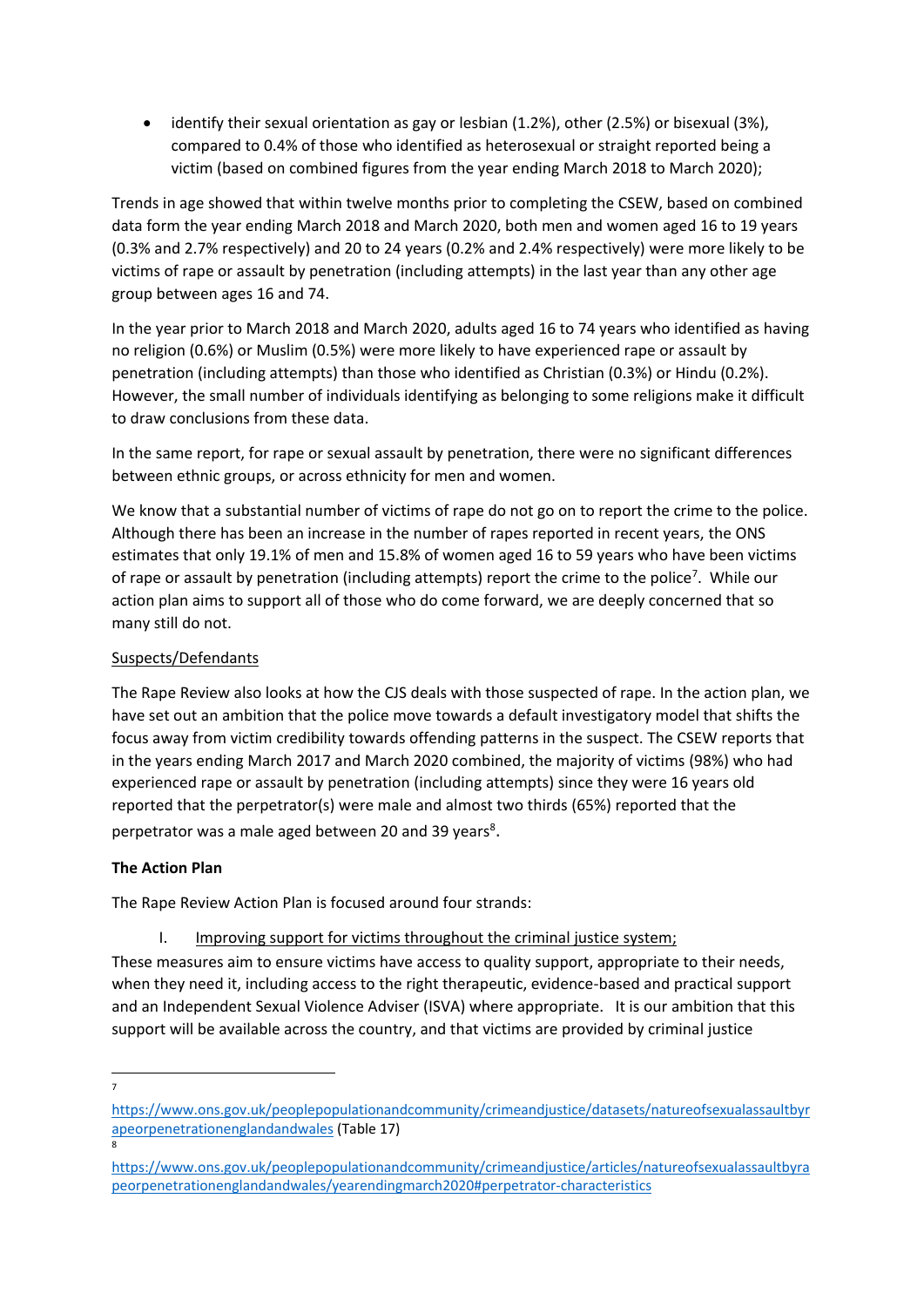agencies with easily understandable and accessible information about their rights. These changes will represent a positive change for those victims who use the CJS.

However, we know this will not be enough on its own, and we are also taking active steps to ensure ethnic minority, LGBT and disabled victims are supported by working with Comic Relief to provide a £2 million fund for 2021/22 for smaller specialist organisations who support groups with these protected characteristics.

# II. What the Police and CPS will do;

The Rape Review aims to improve outcomes for victims by deepening collaboration between the police and the CPS. This collaboration aims to increase volumes of trials for rape to pre-2016 levels, provide additional support around disclosure and evidence gathering to victims and move the focus of investigations away from victim credibility towards offending patterns in the suspect. The positive impact of these changes will be felt by those with protected characteristics who enter the justice system.

We are also taking targeted action in this area to invest in new projects which focus on increasing victim confidence in the police, in particular among groups with lower confidence (including ethnic minority, disabled and LGBT victims). Pathfinder projects – "Operation Soteria" – are being launched to establish what works to drive systematic and sustainable transformation on how the police handle investigations into rape and sexual offences. Over £200,000 has already been awarded to Avon and Somerset Police, who have begun to deliver this work as part of "Project Bluestone".

# III. What will happen at court;

Going to court is a difficult experience for victims and the action plan is focused on providing clear communication to victims and making sure that only pertinent evidence about the victim is deployed at court.

Further to work that supports all victims, we are also providing targeted support to those with protected characteristics: we have already rolled out section 28 to allow vulnerable victims (who are under 18 or have learning disabilities) to pre-record their evidence and avoid some of the trauma of going to court. We are trialling further extension of section 28 to intimidated victims, which we will evaluate in due course, and will seek to collect data on protected characteristics. We will develop a best practice framework that will take a multi-agency approach to understanding where best practice is occurring and seek to replicate it across the country – ensuring access to special measures like section 28.

# I. What Government will do.

The government will drive change in this area across the CJS. The Minister for Crime and Policing will take overall responsibility for the delivery of the Rape Review Action Plan and will drive forward actions through a monthly taskforce. An external expert group comprising a range of organisations across the CJS will provide external scrutiny of implementation. The government will report publicly on progress every six months, ensuring accountability on its actions from parliament, stakeholders and the wider public.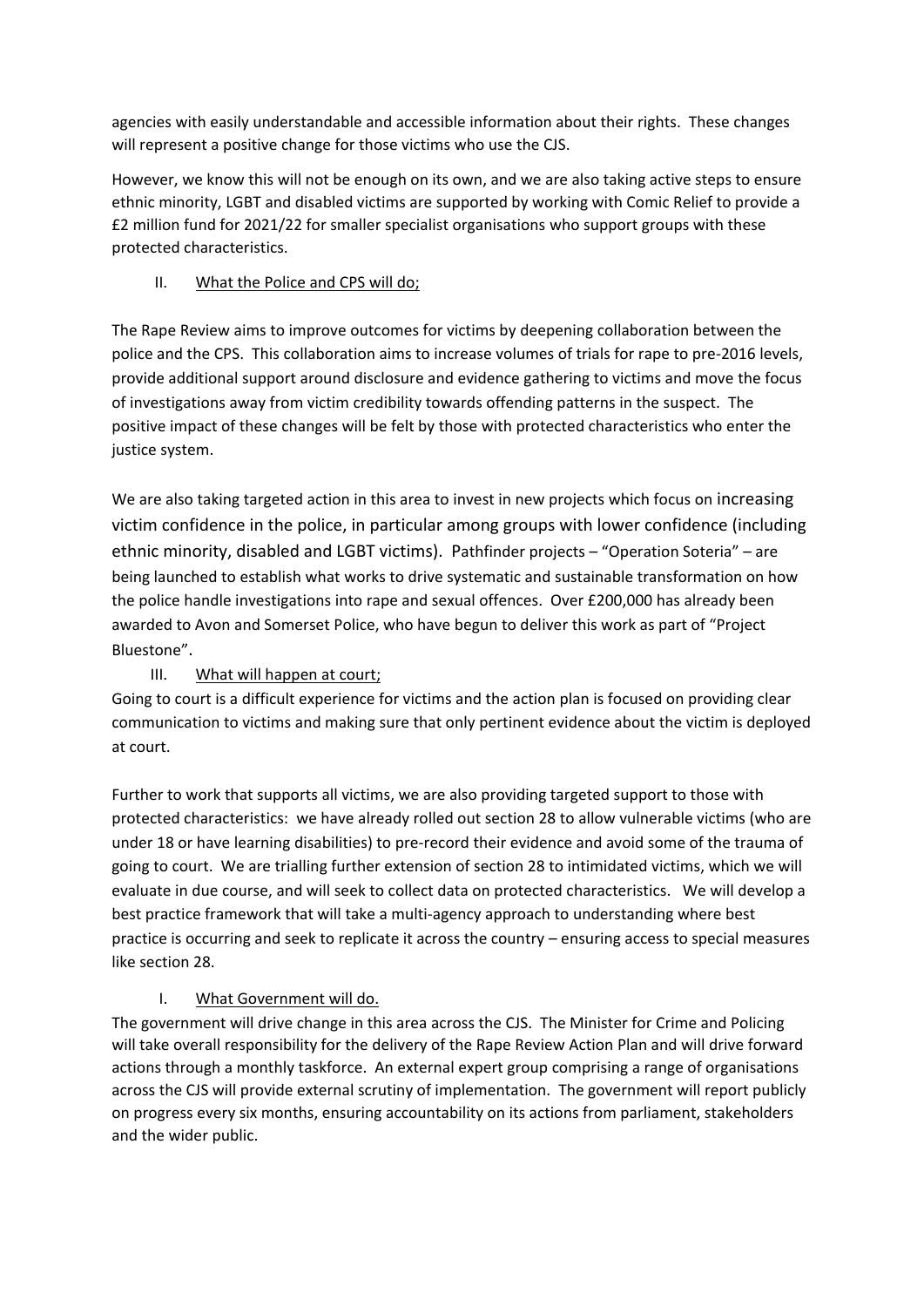We will continue to monitor equalities impacts through robust implementation and governance structures, through the use of data, input from stakeholders and operational expertise. We are committed to improving the quality of data we collect around the protected characteristics of rape victims and keep under review. In recognition of the particular challenges faced by some in accessing the criminal justice system, we will be undertaking targeted research with rape victims to better understand their experiences, what they want from support services and how those services can best meet the needs of those disproportionately impacted by rape.

The government will maintain this Equalities Statement as a live document which we will continue to consider and update through the implementation of the Rape Review Action Plan.

### **Public Sector Equality Duty**

We have considered the three limbs of the PSED set out in section 149 of the Equality Act 2010 as part of our work on the Rape Review. These considerations are detailed below:

# **1) Pay due regard to the need to eliminate discrimination, harassment, victimisation and any other conduct prohibited by the Equality Act 2010**

A. Direct discrimination

We do not believe there is a risk of direct discrimination as a result of the actions in the Rape Review as it will not treat anyone differently because of a protected characteristic.

### B. Indirect discrimination

We do not believe the actions of the review will result in indirect discrimination within the meaning of the 2010 Act, since it will be applied in the same way to everyone and will not result in any particular disadvantage for anyone with a protected characteristic.

As we have detailed above, victims of sexual offences are more likely to share certain protected characteristics and we therefore anticipate positive outcomes for those groups with certain protected characteristics, especially sex, age and race.

# C. Discrimination arising from disability and duty to make reasonable adjustments

We do not consider that the actions from the review will have a negative impact on those with a disability, nor require reasonable adjustments, and we anticipate some positive impacts for people with disabilities. We are increasing support for victims in navigating the process through increased funding for sexual violence support services, and providing targeted support through groups who work with people with disabilities.

### D. Harassment and victimisation

We do not consider there to be a risk of harassment or victimisation as a result of the actions in the Rape Review.

# **2) Pay due regard to the need to advance equality of opportunity between people who share a relevant protected characteristic and those who do not**

The Rape Review Action Plan focuses on improving equal opportunities for all those accessing justice. Because groups with certain protected characteristics, especially age, sex, disability and sexual orientation are more likely to be victims of rape, we anticipate this will advance equality of